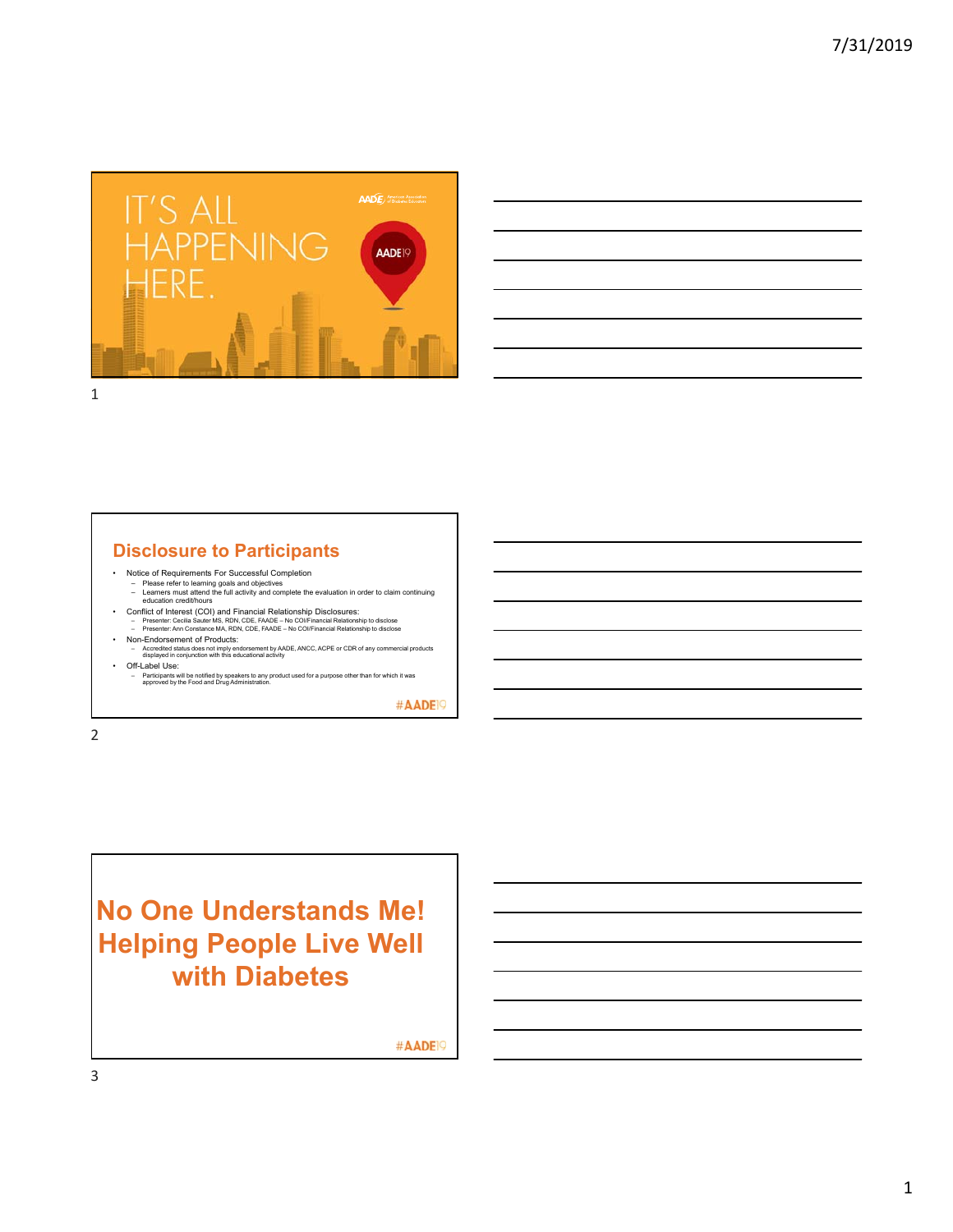

## **Cecilia Sauter** MS, RDN, CDE, FAADE

University of Michigan Ann Arbor, Michigan

#### #AADE<sup>19</sup>

4



**Ann Constance** MA, RDN, CDE, FAADE

Upper Peninsula Diabetes Outreach Marquette, Michigan

**#AADE19** 

#### 5

## **Learning Objectives**

- Define empowerment and noncompliance in the context of people living with diabetes
- Describe the impact of diabetes distress on diabetes outcomes
- Discuss responses to psychological concern by reflecting on participant-identified concerns and/or behavioral issues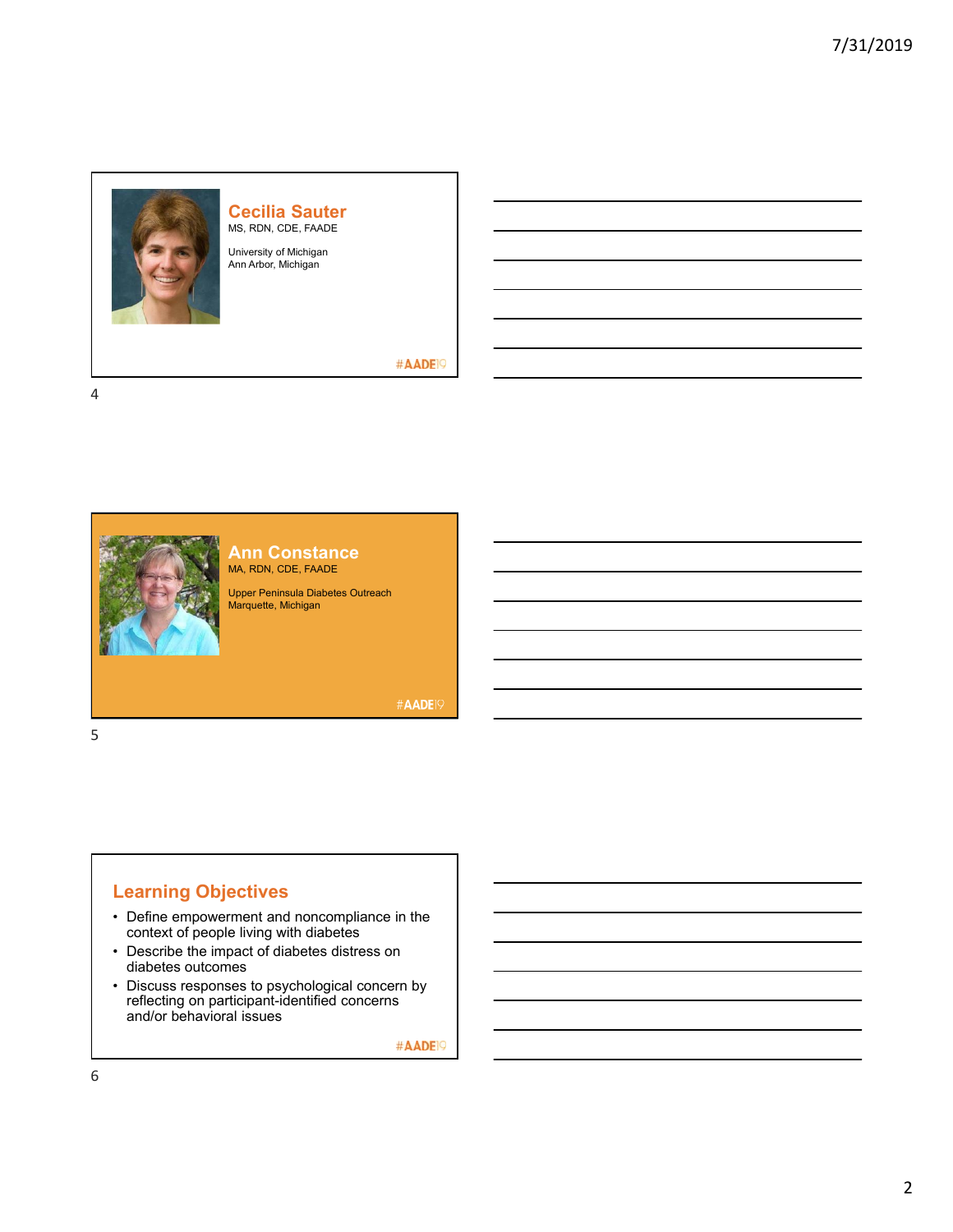







- What went well?
- What did not work?
- Suggestions?
- Ideas?

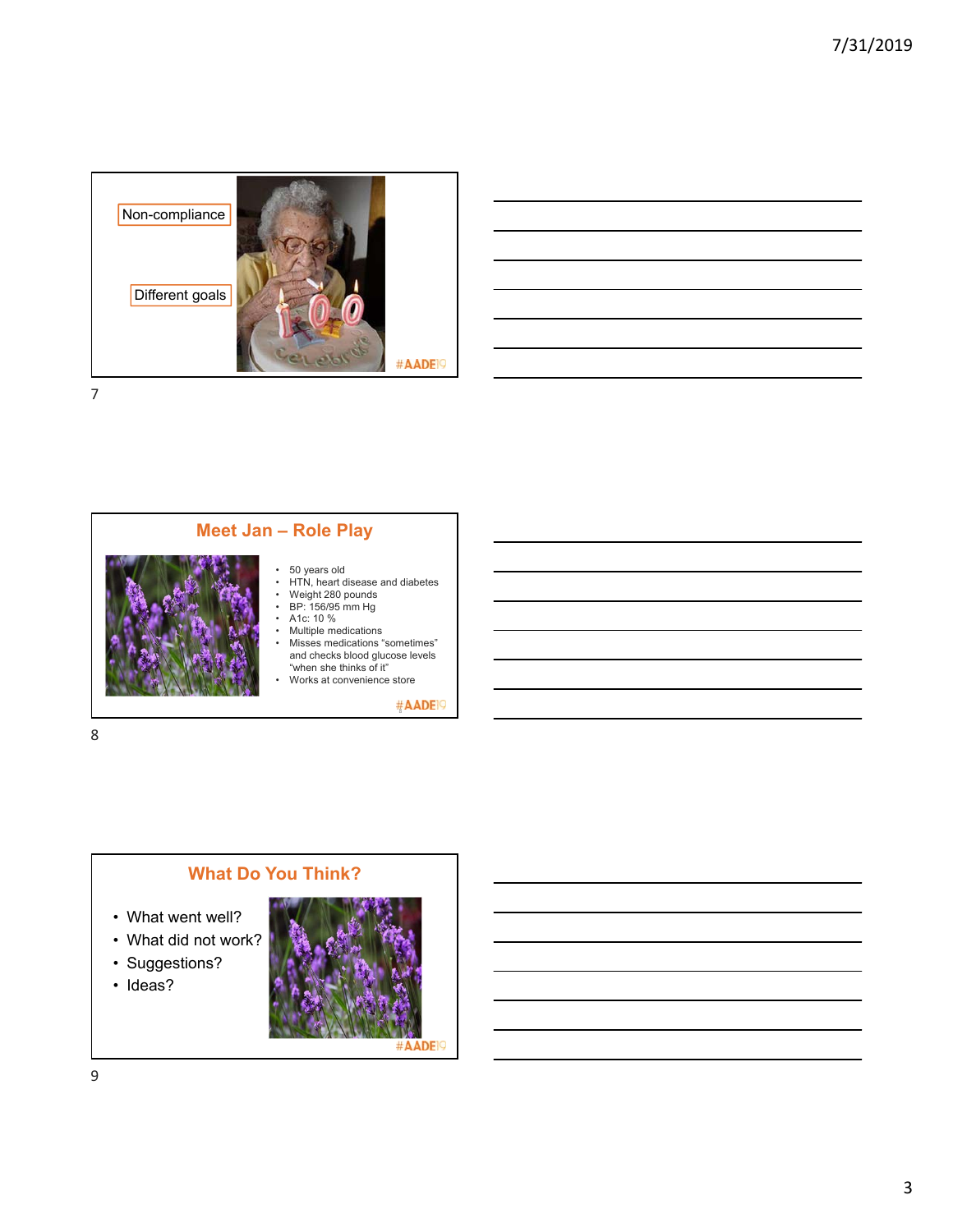





Helping people **discover** and use their **own** innate ability to gain **mastery** over their **chronic disease**

#AADE<sup>19</sup>

11

**Give up feeling responsible for patients and become responsible to them**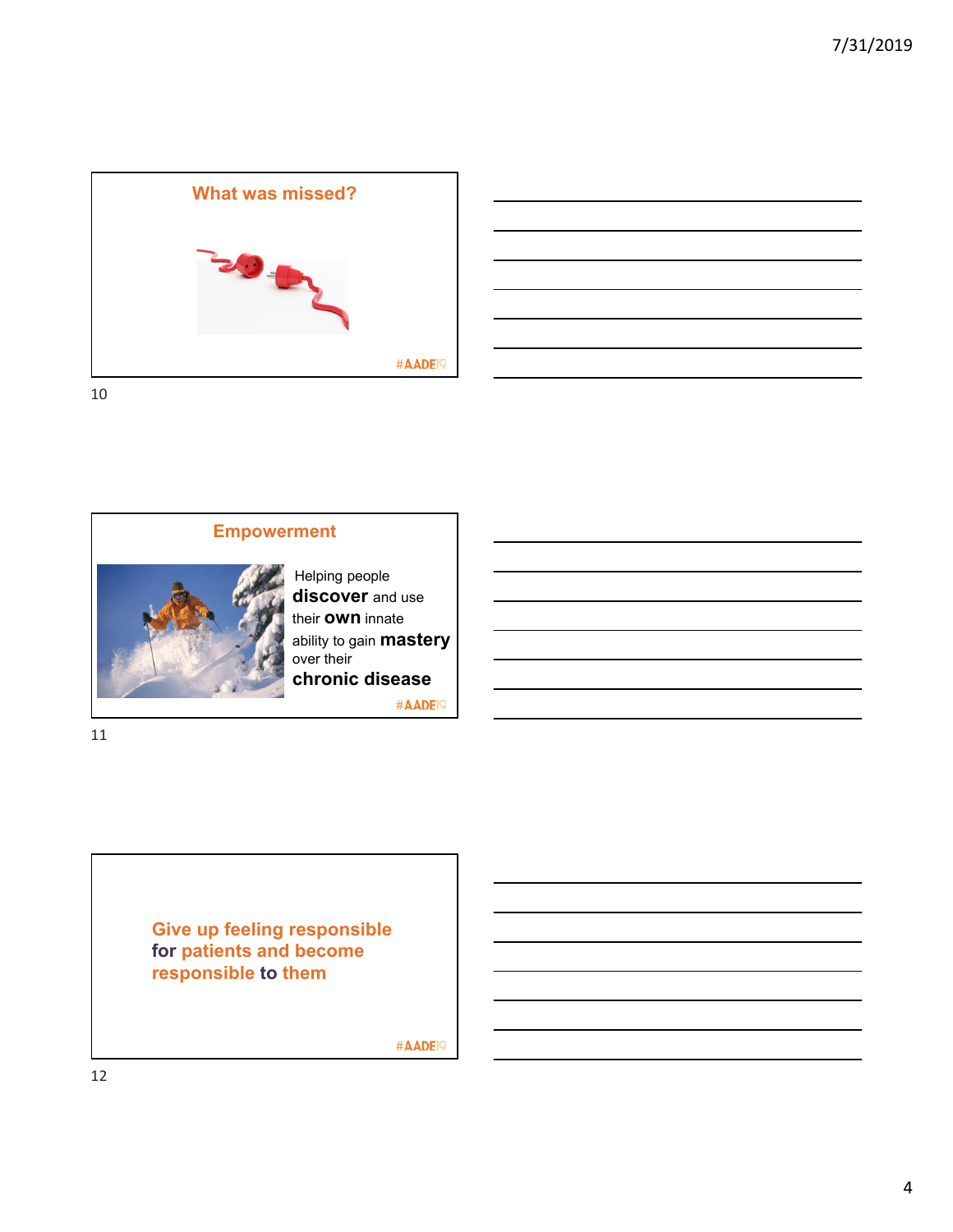





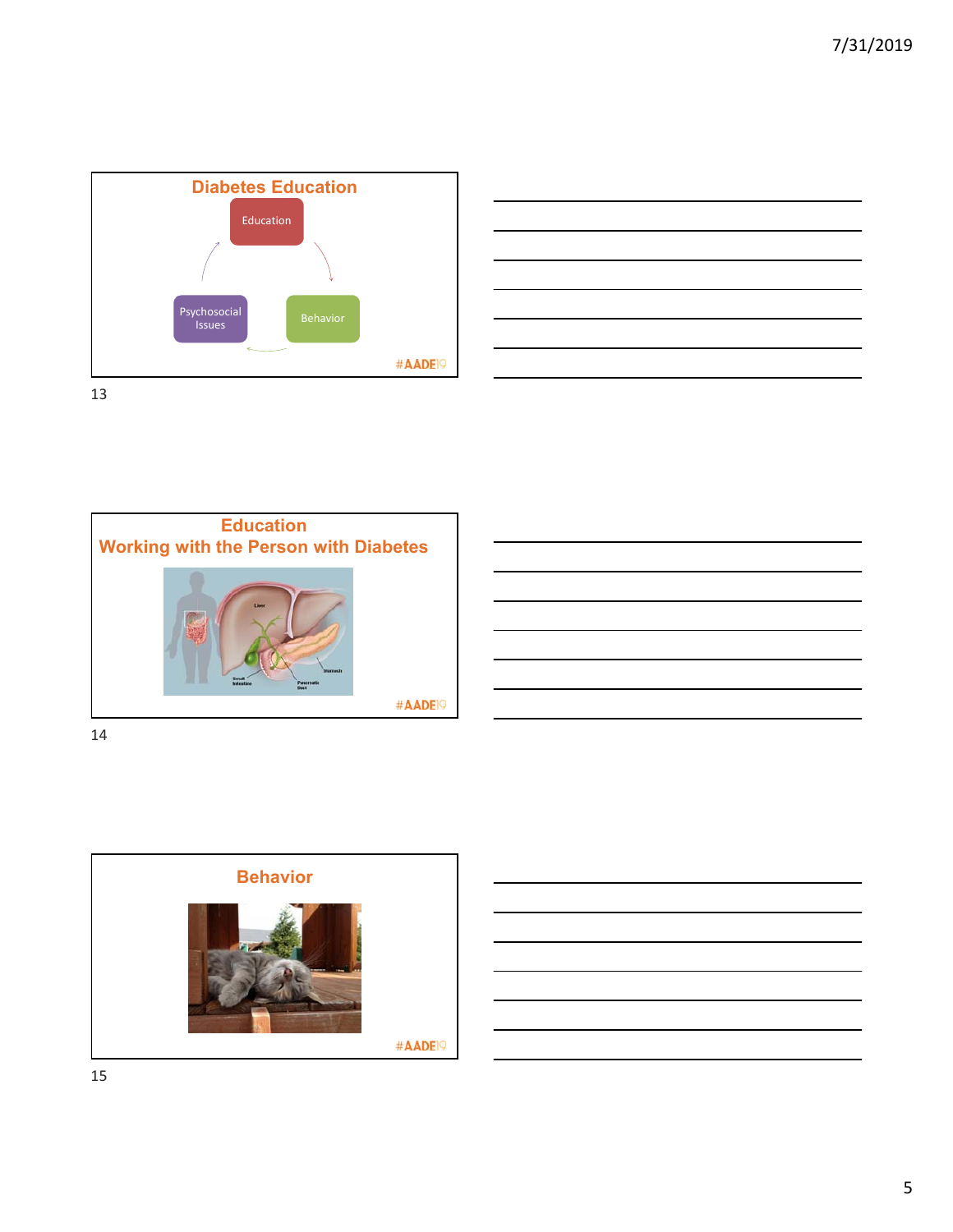

#### **DAWN and DAWN2 Study (Diabetes, Attitudes, Wishes and Needs Study)**

Diabetes Distress is:

- Common
- Rarely addressed
- Seldom treated
- Impacting family members too.



17

### **Illness Related Distress**

- Fearful
- Frustrated
- Overwhelmed
- Anxious
- Guilty
- Angry
- Powerless
- Discouraged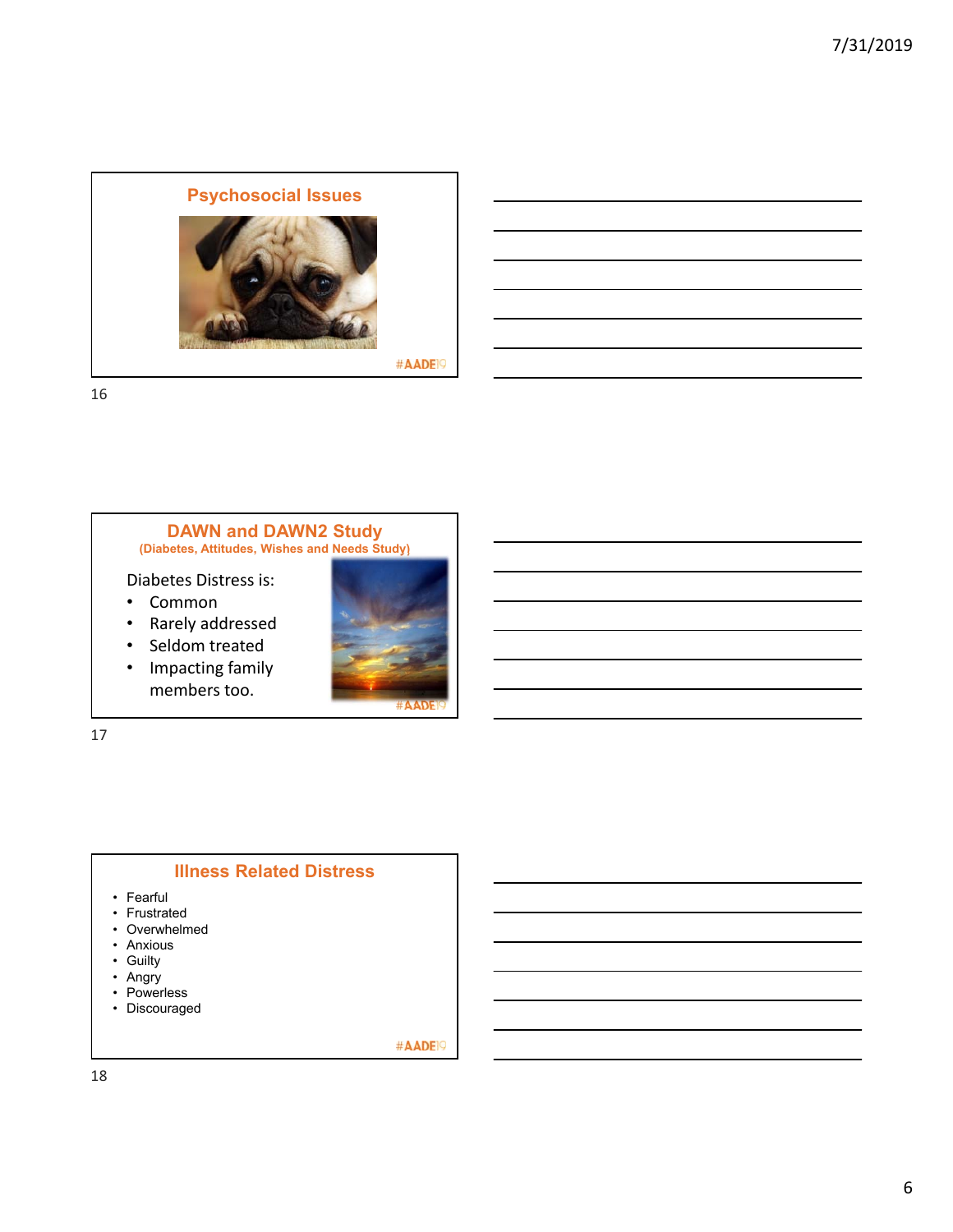



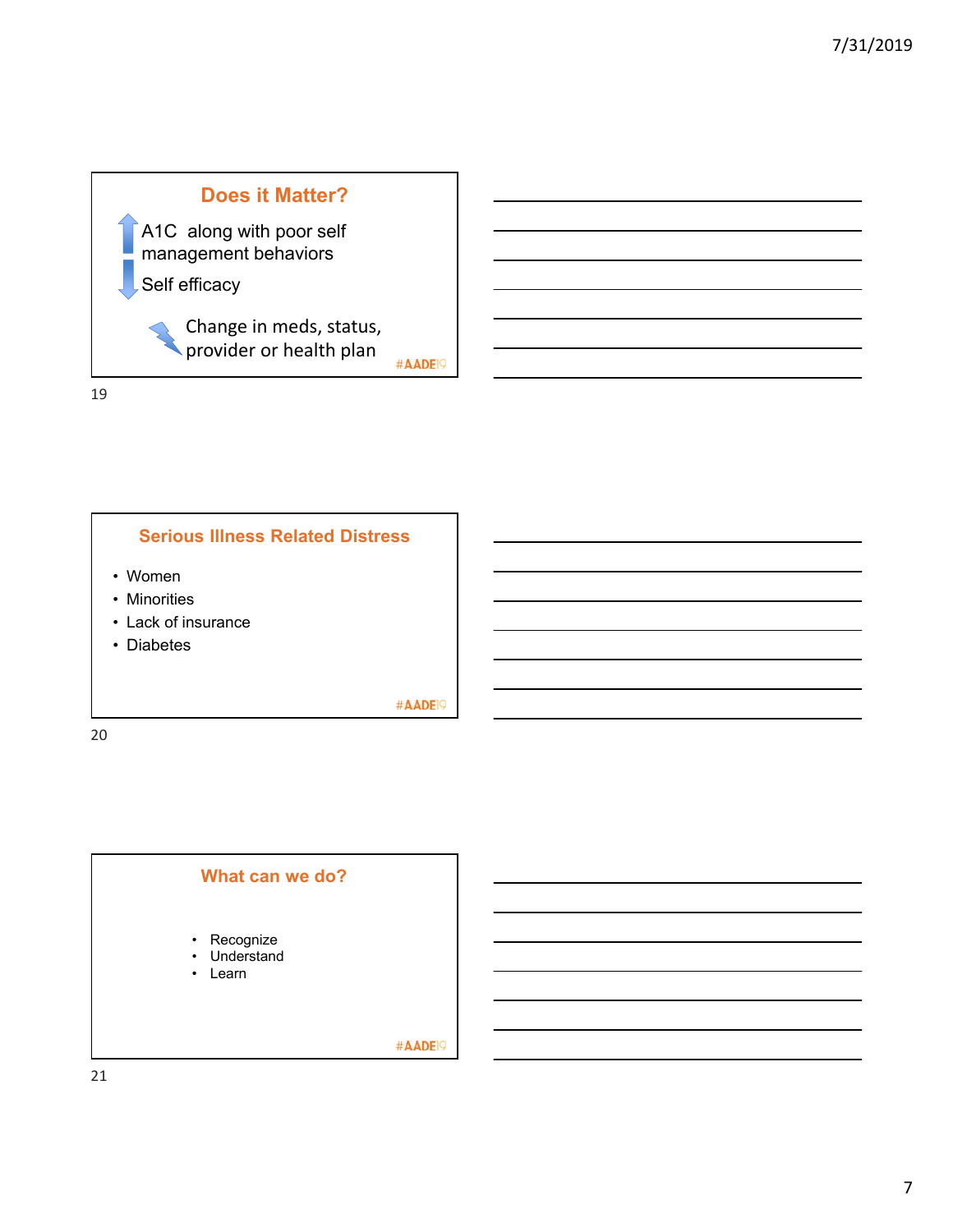







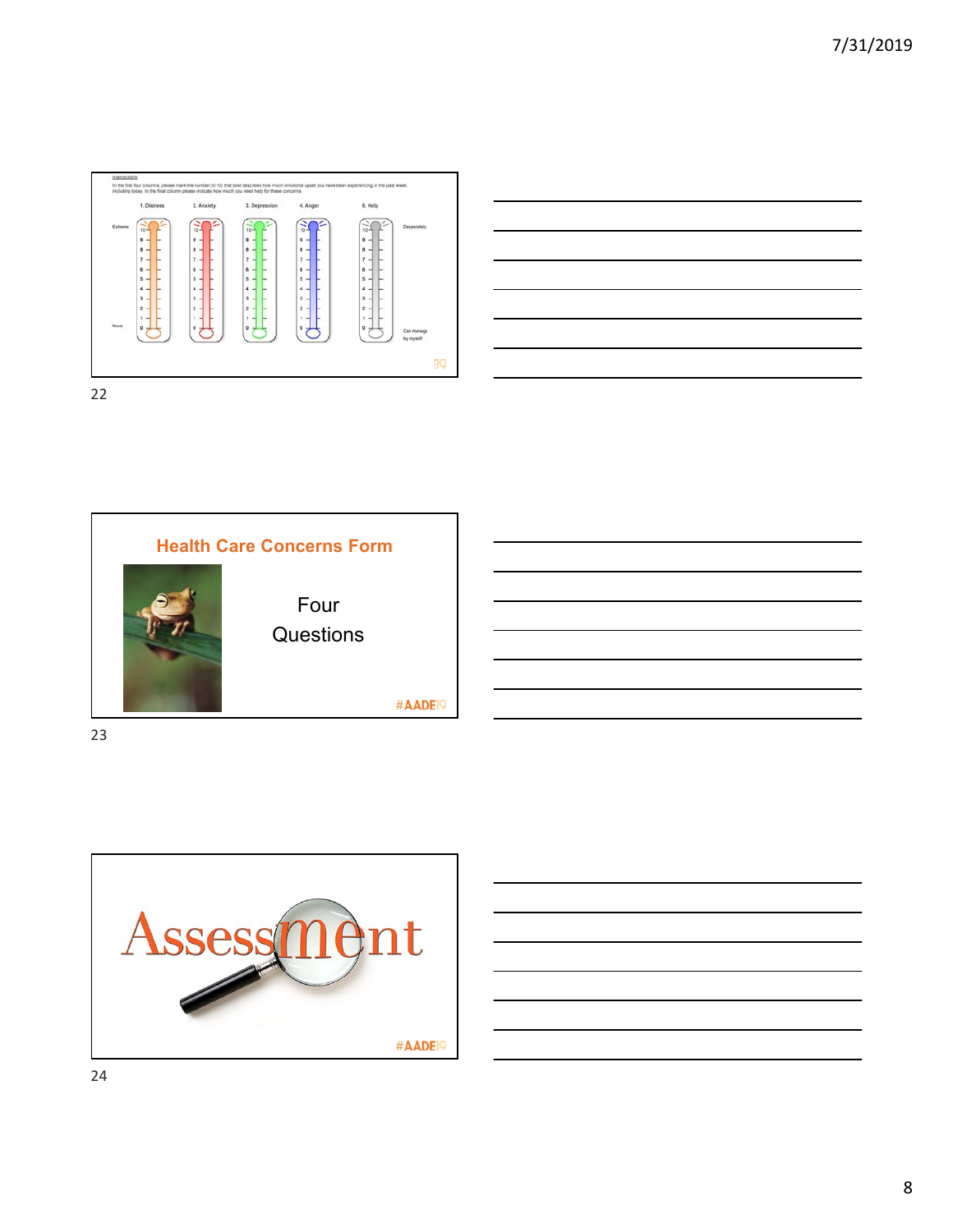**Diabetes Distress Scale (DDS) Short Form**



25



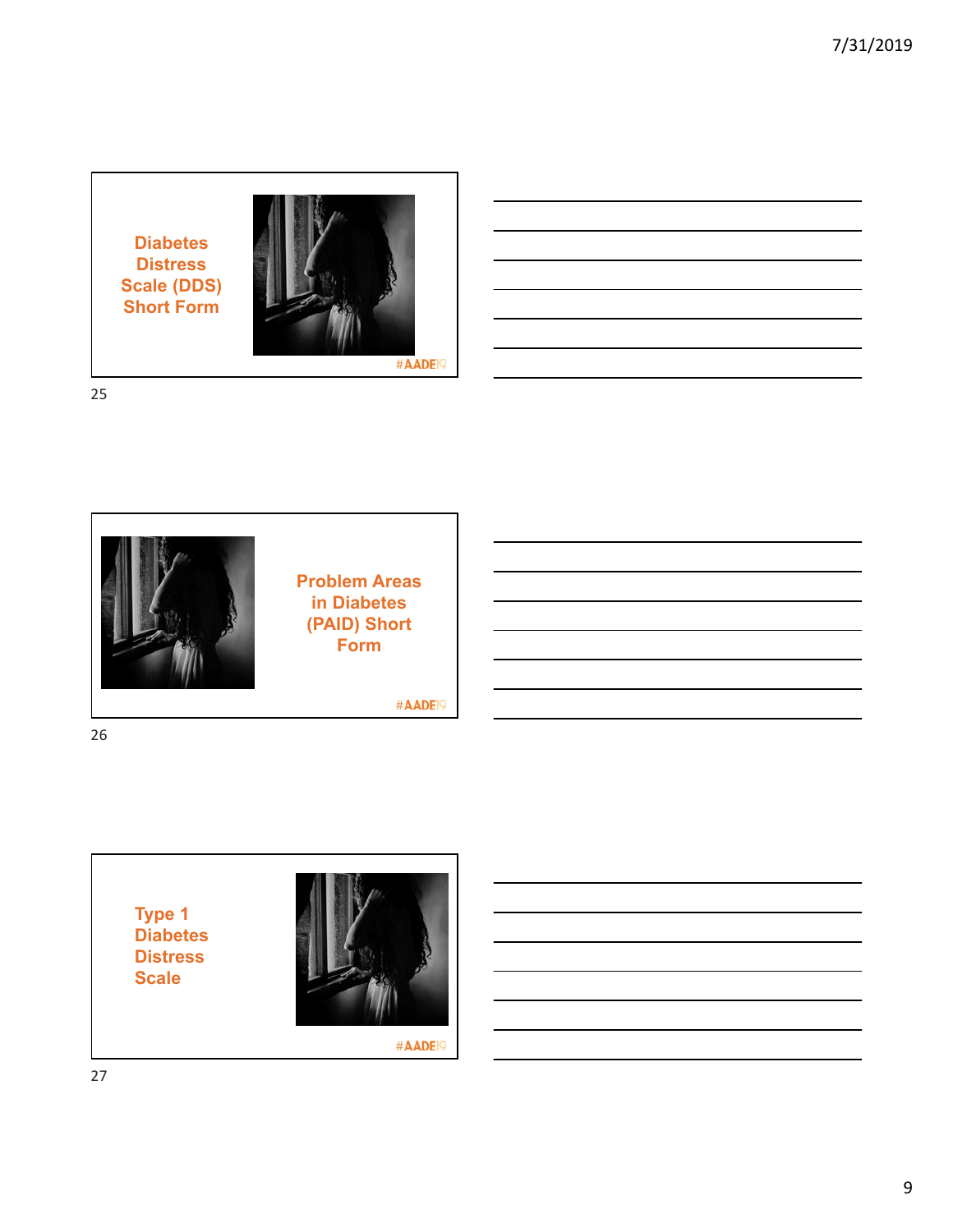## **AASAP**

- **Anticipate**
- Acknowledge
- Standardize
- Accept
- Plan

28



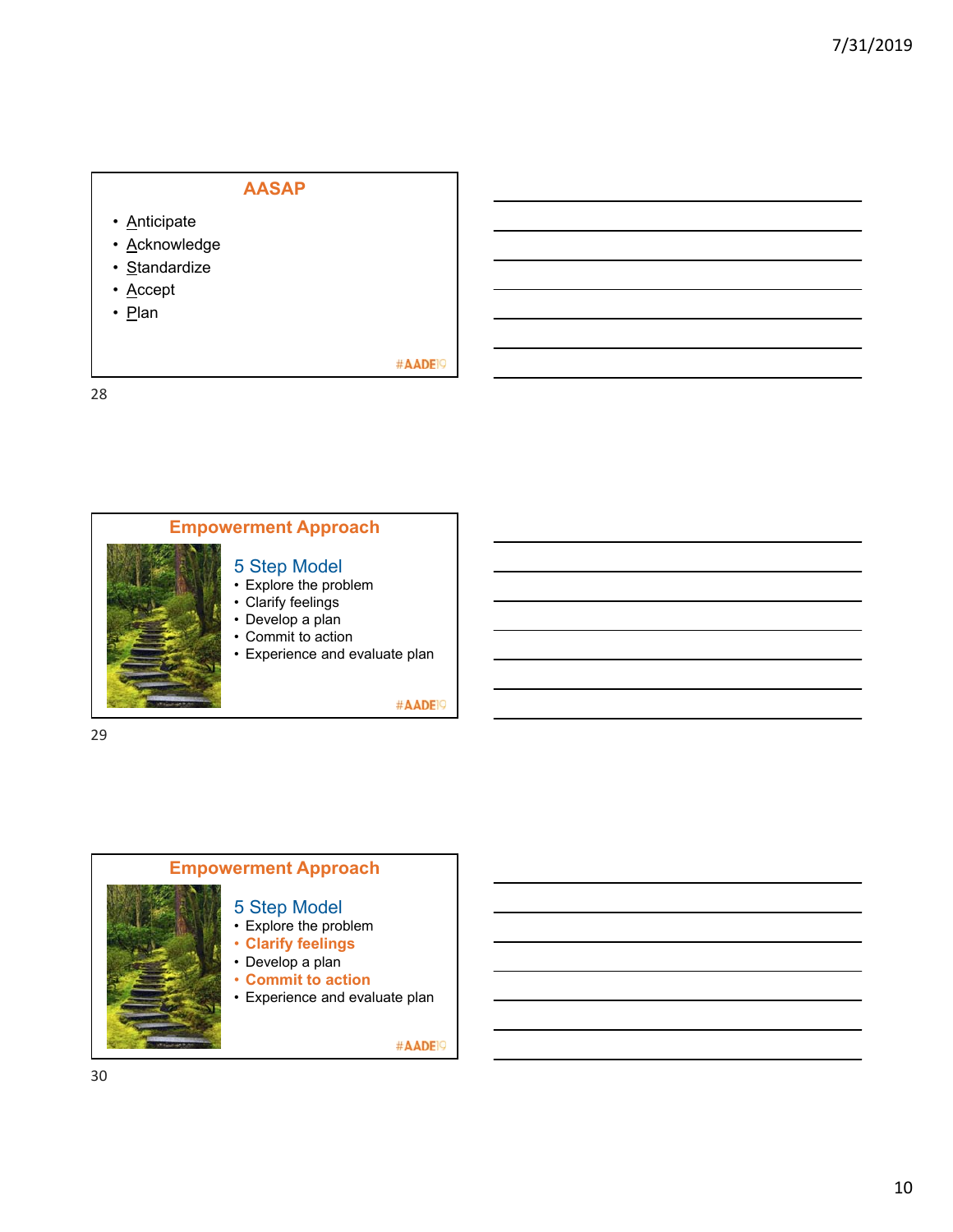## **Step 2: Clarify Feelings**

• Feelings are not problems to be solved



#AADE<sup>19</sup>

31





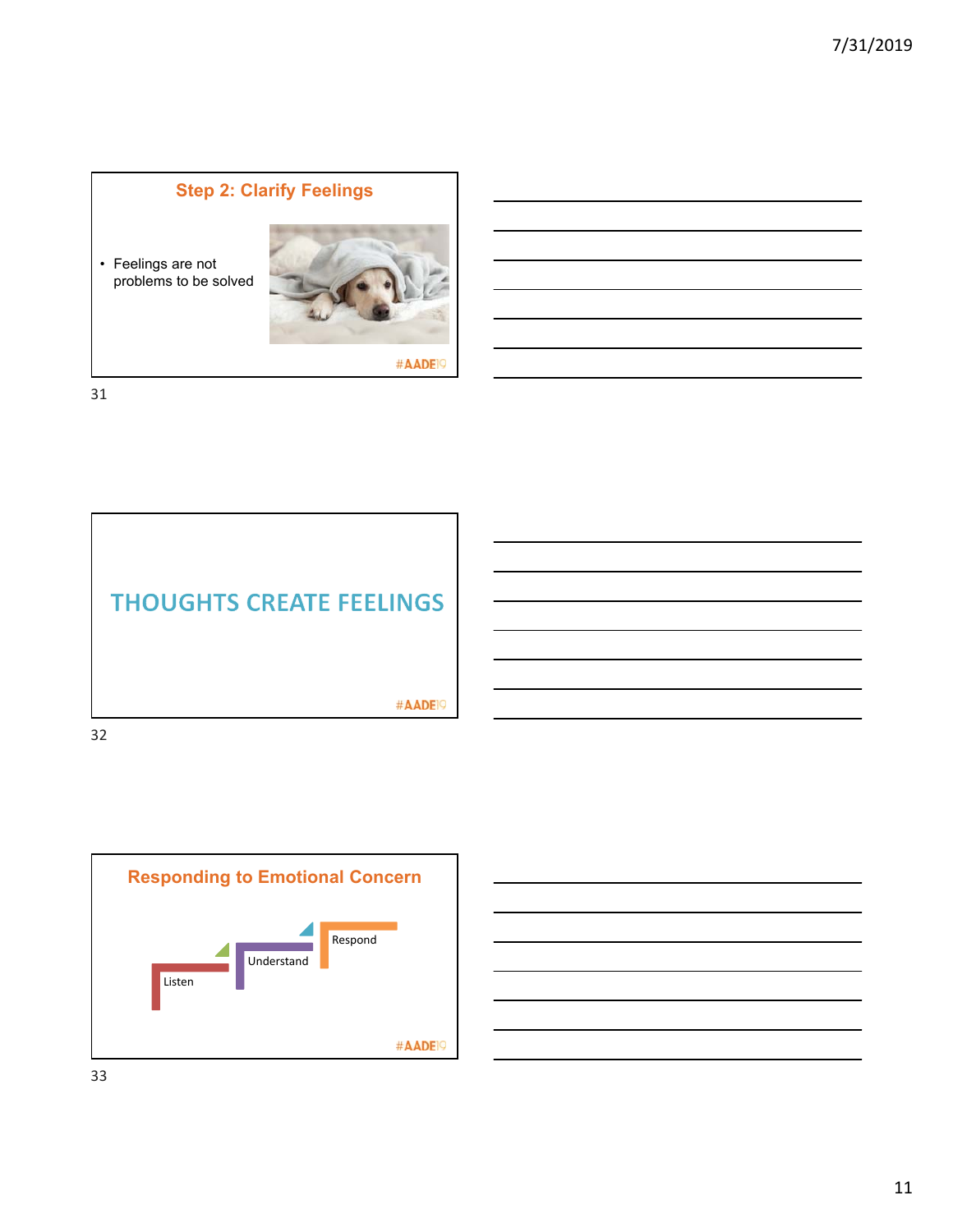



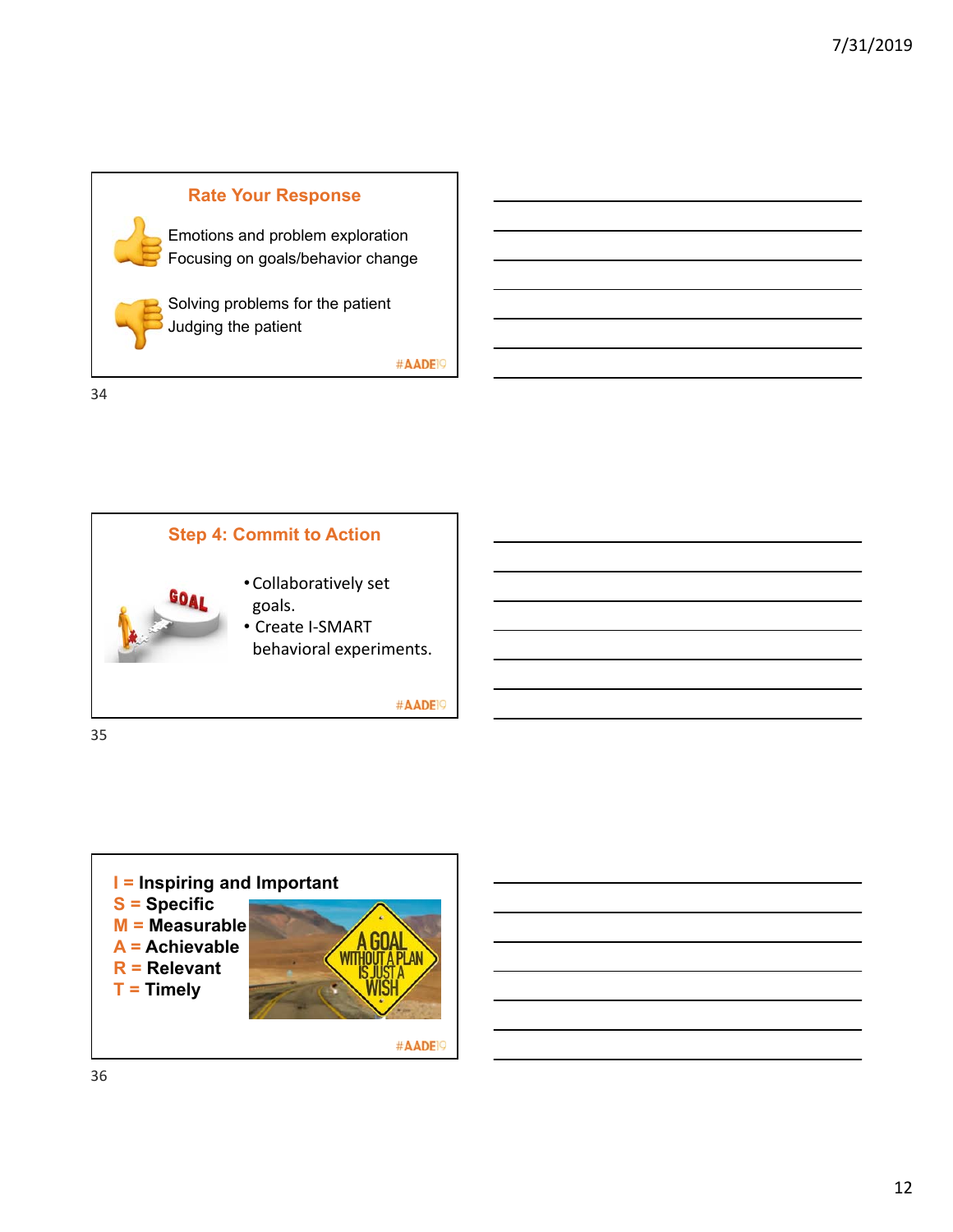# **Putting It All Together**



**Emotional**: How do you feel? **Clinical**: What to do and why? **Behavioral**: How will you do it?

#AADE<sup>19</sup>

37

## **AADE7 Self-Care Behaviors®**

Healthy Coping – recognize, normalize and address emotions.

#AADE<sup>19</sup>